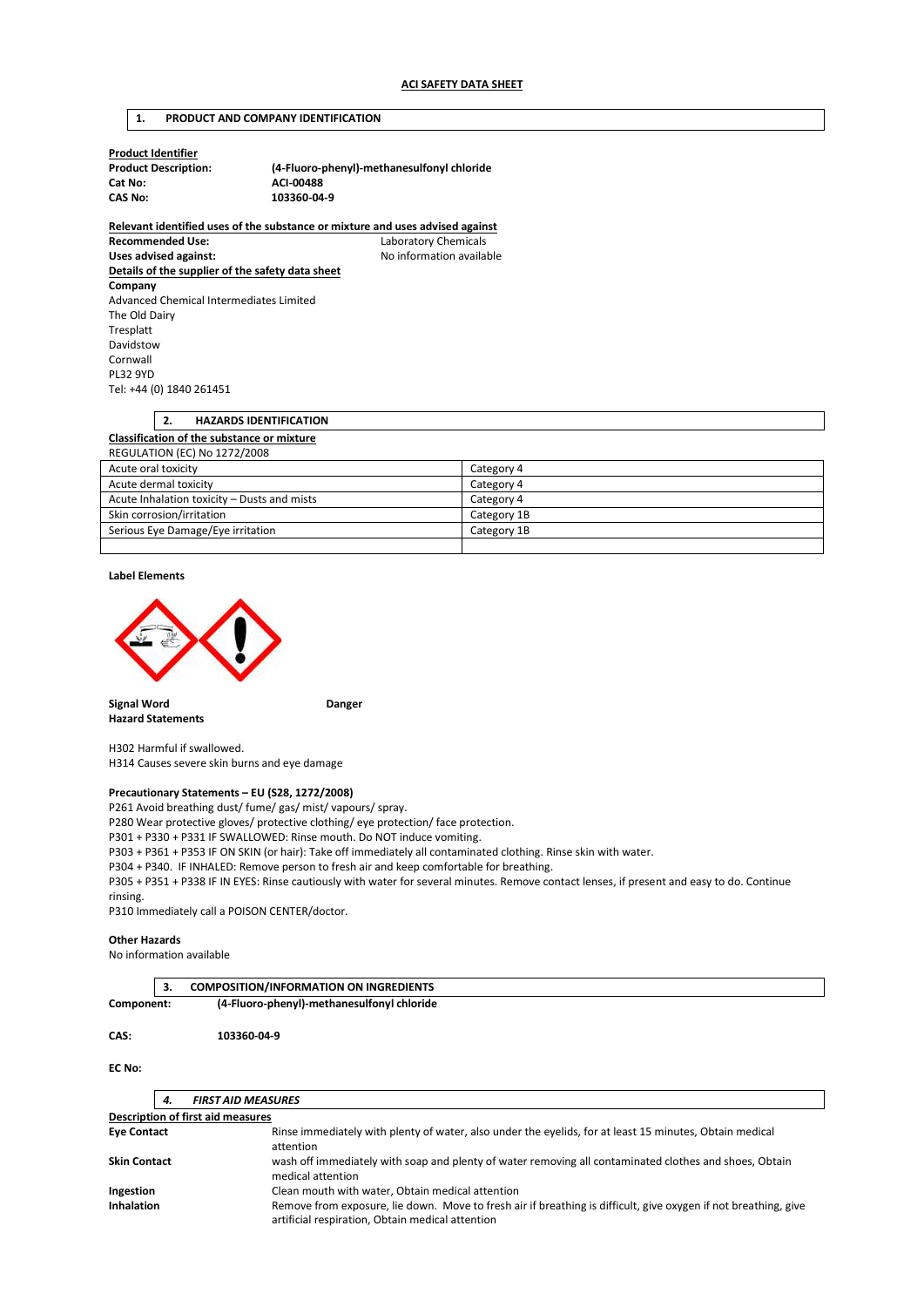# **5. FIRE-FIGHTING MEASURES**

# **Extinguishing media**

**Suitable Extinguishing Media** 

Water spray Carbon dioxide (CO2) Dry chemical foam

**Extinguishing media which must not be used for safety reasons** 

No information available

#### **Special hazards arising from the substance or mixture**

Thermal decomposition can lead to release of irritating gases and vapours **Advice for fire-fighters** 

As in any fire, wear self-contained breathing apparatus pressure-demand, MSHA/NIOSH (approved or equivalent) and full protective gear.

# **6. ACCIDENTAL RELEASE MEASURES Personal precautions, protective equipment and emergency procedures**  Ensure adequate ventilation **Environmental precautions**  Prevent further leakage or spillage if safe to do so **Methods and material for containment and cleaning up**  Sweep up or spillage and collect in suitable container for disposal. Use suitable absorbent if required. Do not let this chemical enter the environment **7. HANDLING AND STORAGE Precautions for Safe Handling**  Avoid contact with skin and eyes. Do not breath dust. Do not breath vapours or spray mist. Do not ingest **Conditions for Safe Storage, including and incompatibilities**  Keep in a dry, cool and well-ventilated place. Keep container tightly closed. **8. EXPOSURE CONTROLS/PERSONAL PROTECTION Control Parameters Exposure limits Exposure limits Not applicable** ... **Derived No Effect Level (DNEL)** No information available<br> **Predicted No Effect Concentration** No information available **Predicted No Effect Concentration (PNEC) Exposure Controls Engineering Measures** Ensure adequate ventilation, especially in confined areas. Ensure that eyewash stations and safety showers are close to workstation location. **Personal Protective Equipment 1. Eye protection Goggles 2. Hand protection Protective gloves 3. Skin and body protection** Wear appropriate protective gloves and clothing to prevent skin exposure **4. Respiratory protection** Follow the OSHA respirator regulations found in 29 CFR 1910.134 OR European Standard EN 149. Use a NIOSH/MSHA or European Standard EN 149 approved respirator if exposure limits are exceeded or if irritation or other symptoms are experienced. **Hygiene Measures** Handle in accordance with good industrial hygiene practice **Environmental Exposure Controls No information available**

# **9. PHYSICAL AND CHEMICAL PROPERTIES**

| <b>Physical State</b>      | Solid       |
|----------------------------|-------------|
| Appearance                 | Beige solid |
| <b>Boiling Point/Range</b> |             |
| <b>Melting Point/Range</b> |             |
| <b>Flash Point</b>         |             |
| <b>Molecular Formula</b>   | C7H6ClFO2S  |
| <b>Molecular Weight</b>    | 208.64      |
|                            |             |

#### **10. STABILITY AND REACTIVITY**

**Reactivity Chemical Stability**  Stable under normal conditions **Possibility of Hazardous Reactions**  Hazardous Polymerization No information available Hazardous Reactions No information available **Conditions to Avoid**  Incompatible products. Heat. **Incompatible Materials**  Acids, bases, strong oxidizing agents, strong reducing agents, **Hazardous Decomposition Products**